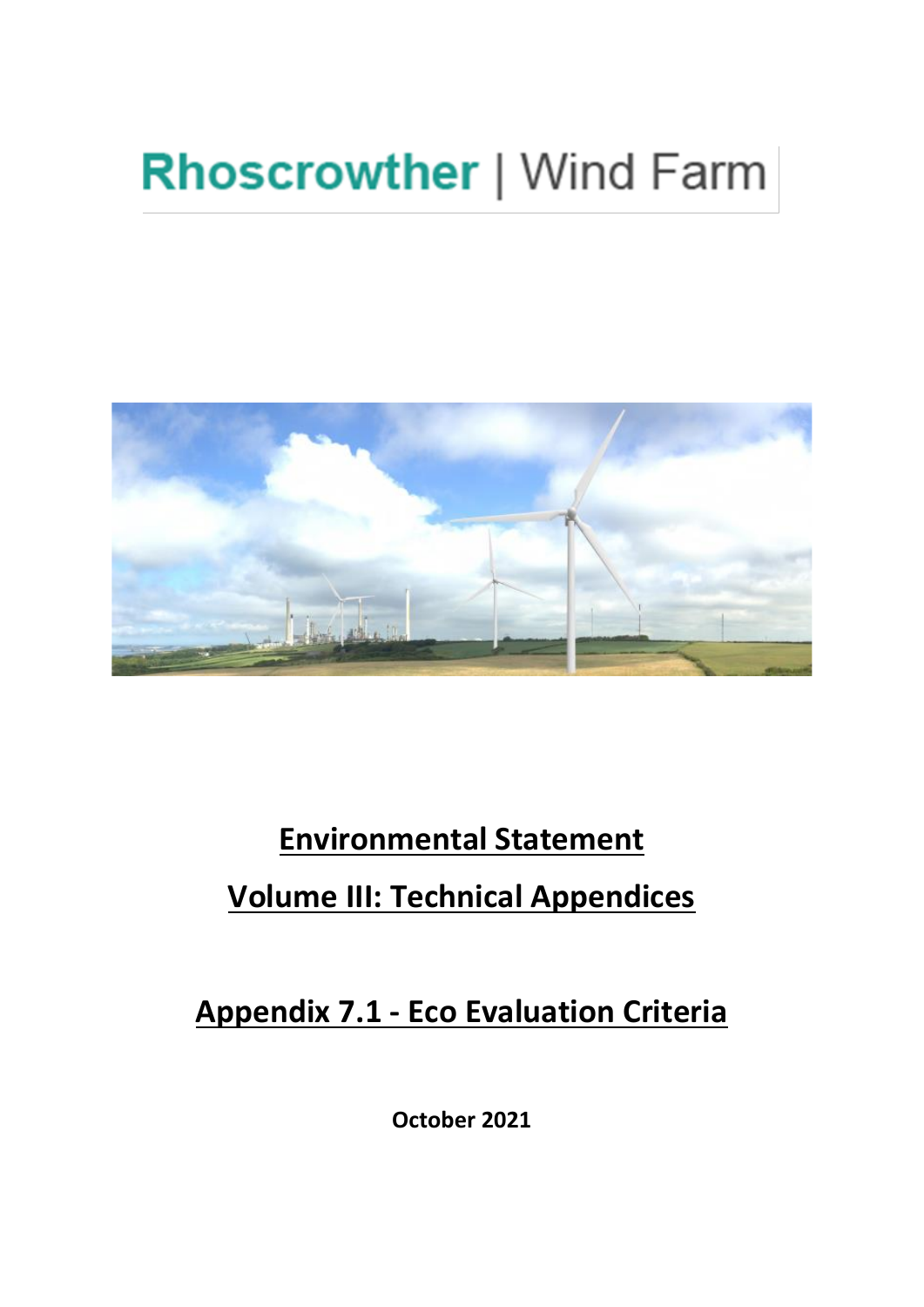## **TECHNICAL APPENDIX 7.1: ECOLOGICAL EVALUATION CRITERIA**

| <b>Examples</b>                                                                                                                                                                                                                                                                                                                                                                                                                                                                                                                                                                                                                                                                           |
|-------------------------------------------------------------------------------------------------------------------------------------------------------------------------------------------------------------------------------------------------------------------------------------------------------------------------------------------------------------------------------------------------------------------------------------------------------------------------------------------------------------------------------------------------------------------------------------------------------------------------------------------------------------------------------------------|
| An internationally designated or candidate site (SPA, pSPA, SAC, cSAC, pSAC,<br>Ramsar site, Biogenetic Reserve).                                                                                                                                                                                                                                                                                                                                                                                                                                                                                                                                                                         |
| A sustainable area of a habitat listed in Annex I of the Habitats Directive, or<br>smaller areas of such habitat which are essential to maintain the viability of a<br>larger whole.                                                                                                                                                                                                                                                                                                                                                                                                                                                                                                      |
| A sustainable population of an internationally important species, i.e., a UK Red<br>Data Book species or species listed as occurring in 15 or fewer 10km squares in<br>the UK (categories 1 and 2 in the UK BAP) which is listed in Annex IV of the<br>Habitats Directive, or as being of unfavourable conservation status in Europe, of<br>uncertain conservation status or of global conservation concern in the UK BAP.<br>Also sites supporting a breeding population of such a species or supplying a<br>critical element of their habitat requirements.                                                                                                                             |
| A nationally designated site (SSSI, ASSI, NNR, Marine Nature Reserve) or a<br>discrete area which meets the selection criteria for national designation (e.g. SSSI<br>selection guidelines).                                                                                                                                                                                                                                                                                                                                                                                                                                                                                              |
| A sustainable area of a priority habitat identified in the UK BAP, or of smaller<br>areas of such habitat which are essential to maintain the viability of a larger whole.                                                                                                                                                                                                                                                                                                                                                                                                                                                                                                                |
| A sustainable population of a nationally important species or a site supporting such<br>a species, i.e. a species listed on Schedules 5 & 8 of the 1981 W&CA (as<br>amended) which is a UK Red Data Book species (excluding scarce species) that is<br>not listed as being of unfavourable conservation status in Europe, of uncertain<br>conservation status or of global conservation concern in the UK BAP. A non-Red<br>Data Book species that is listed as occurring in 15 or fewer 10km squares in the<br>UK (categories 1 and 2 in the UK BAP). Also sites supporting a breeding<br>population of such a species or supplying a critical element of their habitat<br>requirements. |
| Sustainable areas of key habitat identified in the Regional BAP or smaller areas of<br>such habitat which are essential to maintain the viability of a larger whole.                                                                                                                                                                                                                                                                                                                                                                                                                                                                                                                      |
| Sustainable areas of key habitat identified as being of Regional value in the<br>appropriate Natural Area profile.                                                                                                                                                                                                                                                                                                                                                                                                                                                                                                                                                                        |
| A population of a species listed as being nationally scarce which occurs in 16-100<br>10km squares in the UK or in a Regional BAP or relevant Natural Area on account<br>of its regional rarity or localisation. Sites supporting a breeding population of such<br>a species or supplying a critical element of their habitat requirements.                                                                                                                                                                                                                                                                                                                                               |
| Sites that exceed the County-level designations but fall short of SSSI selection<br>guidelines.                                                                                                                                                                                                                                                                                                                                                                                                                                                                                                                                                                                           |
| Semi-natural ancient woodland greater than 0.25 ha.                                                                                                                                                                                                                                                                                                                                                                                                                                                                                                                                                                                                                                       |
| County/Metropolitan sites and others meeting the ecological selection criteria for<br>designation. A sustainable area of habitat identified in County BAP.<br>A population of a species that is listed in a County/Metropolitan "red data book" or                                                                                                                                                                                                                                                                                                                                                                                                                                        |
|                                                                                                                                                                                                                                                                                                                                                                                                                                                                                                                                                                                                                                                                                           |

## **Ecological Evaluation Criteria with Geographical Significance**